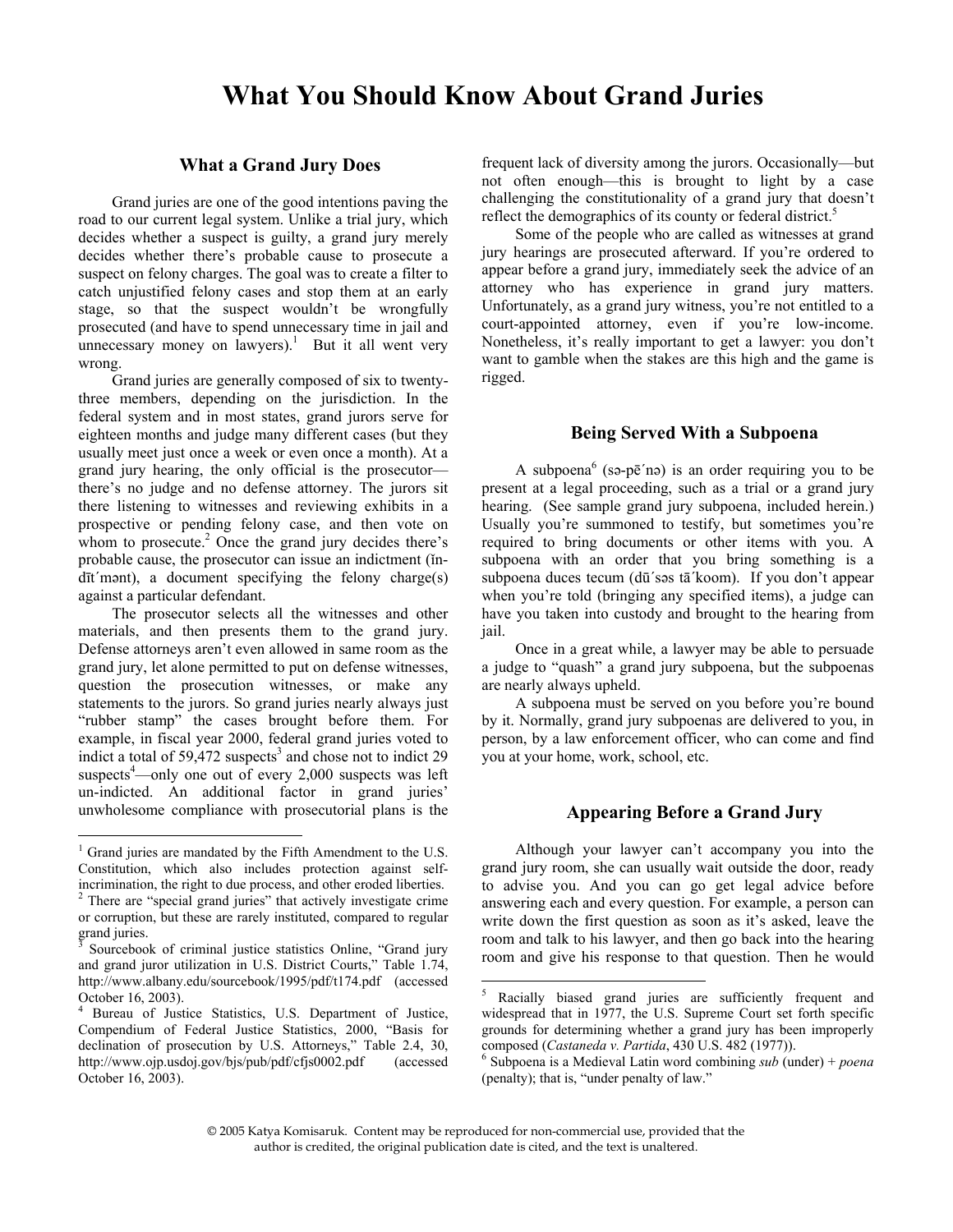listen to the next question, write it down, go out and talk to his lawyer, and come back to give his response. Then he would write down the third question, go talk to his lawyer, and so on….

Once you're in front of a grand jury, you can testify or you can "take the Fifth" (exercise your right to remain silent).

**Warning:** If you decide to testify, don't expect to get away with evading any of the questions or saying, "I can't remember" over and over. The person doing the questioning will be a prosecutor who's used to squeezing details out of reluctant witnesses. Remember that if you're caught lying under oath, you can be prosecuted for the crime of perjury. And don't imagine that your testimony might somehow help the person under investigation remember that grand jurors issue indictments for over 99% of the suspects they review. This is not an opportunity to persuade or politicize the jurors.

If you take the Fifth, you won't have to say so more than a few times. Once you've exercised your right to remain silent in response to several questions, and it's clear that you're not going to give any further answers, you'll be excused. However, there's a hitch. Sometimes, the prosecutor grants immunity to a witness who's exercising her right to remain silent, to try to force her to testify. It doesn't matter whether or not you've requested immunity. The prosecutor or judge can just impose immunity on you—and then you're no longer entitled to the protection of the Fifth Amendment (because if you're immune, what you say can't be used against you).

However, there are two kinds of immunity. The good kind is called "transactional immunity" and it means that you can't be prosecuted for the incident(s) you testify about. The bad kind is "use immunity" and it means that the prosecutor can't use your own testimony against you but he can use other people's testimony and evidence against you. So if the prosecutor makes a bunch of people testify, they'll likely end up providing enough evidence to convict each other, like a circular firing squad. Naturally, grand jury witnesses are almost always given use immunity, not transactional immunity.

If you refuse to testify after being granted immunity, you'll normally be held in contempt and locked up. Some people who've chosen not to comply have had to stay in custody until all the grand jury proceedings were ended<sup>7</sup> or the case was over. This can take months or even years.

### **The Grand Jury as a Political Tool**

 $\overline{a}$ 

Since their inception, both in England and in the United States, grand juries have been used against political dissidents, the jurors often being hand-picked to ensure indictment. A modern variation on this abuse of power relies on political activists' reluctance to turn informant. Activists are subpoenaed with the expectation that they will refuse to testify, and thus end up in jail for lengthy periods. The person who was subpoenaed is thereby immobilized, while other activists are deterred from further participation (because it's risky even to go to meetings or put your name on a phone list, since that might result in your being subpoenaed, too). $8$ 

An activist who's been subpoenaed by a grand jury needs and deserves community support. She or he must either betray friends or acquaintances, or face imprisonment. One subpoenaed activist framed it this way:

Temptations to communicate with those who are after us, hesitations about appearing overly militant and thus closing some doors which might otherwise remain open, begin to disappear. One principle takes precedent in all these situations: don't talk. Tell them nothing for it will all be used against you and your brothers and sisters. Don't talk—but what tactics should we use in facing the Grand Jury investigating the demonstrations at the Democratic national convention in 1968? We were reasonably sure that we would not face eventual indictment, for Grand Juries do not customarily subpoena those they are considering for indictment. But we were worried that the most casual admission of the most innocent sounding fact would come up in court a month later as one piece in a pattern which spelled out inter-state conspiracy to riot.

[Witness before grand jury]: "Yes, I had dinner at some point in the last year with Mr. Davis."

[Prosecutor at trial]: "Ladies and Gentlemen of the jury, I will seek to prove that Mr. Davis, did informally and covertly meet with instigators of disruption in Boston, New York, Chicago, and other cities in the months preceding  $\ldots$ ."

It's unnecessary for a subpoenaed activist to make a hasty decision or to deal with the matter in isolation. There's time to consult friends and lawyers. In particular, those activists who've been subpoenaed by the same grand jury should meet and discuss what each of them intends to do…because that decision has to be lived with for the rest of one's life.

 $\overline{a}$ 

 $7$  Typically, a grand jury serves for 18 months, and then a new set of jurors is chosen to take up where the old ones left off. You can be subpoenaed to appear before this new grand jury, and if you still refuse to testify, you can be jailed for contempt *again*.

<sup>&</sup>lt;sup>8</sup> For a comprehensive, yet stirring, article on the history and corruption of grand juries, see Michael Deutsch, *The Improper Use of the Federal Grand Jury: An Instrument for the Internment of Political Activists*, 75 Journal of Criminal Law & Criminology 1159 (1984). This article is also on the Just Cause Law Collective website: http://www.lawcollective.org/.

Kathy Boudin *et al.*, *The Bust Book: What to Do Till the Lawyer Comes*, rev. ed. (New York: Grove, 1969), 99–100.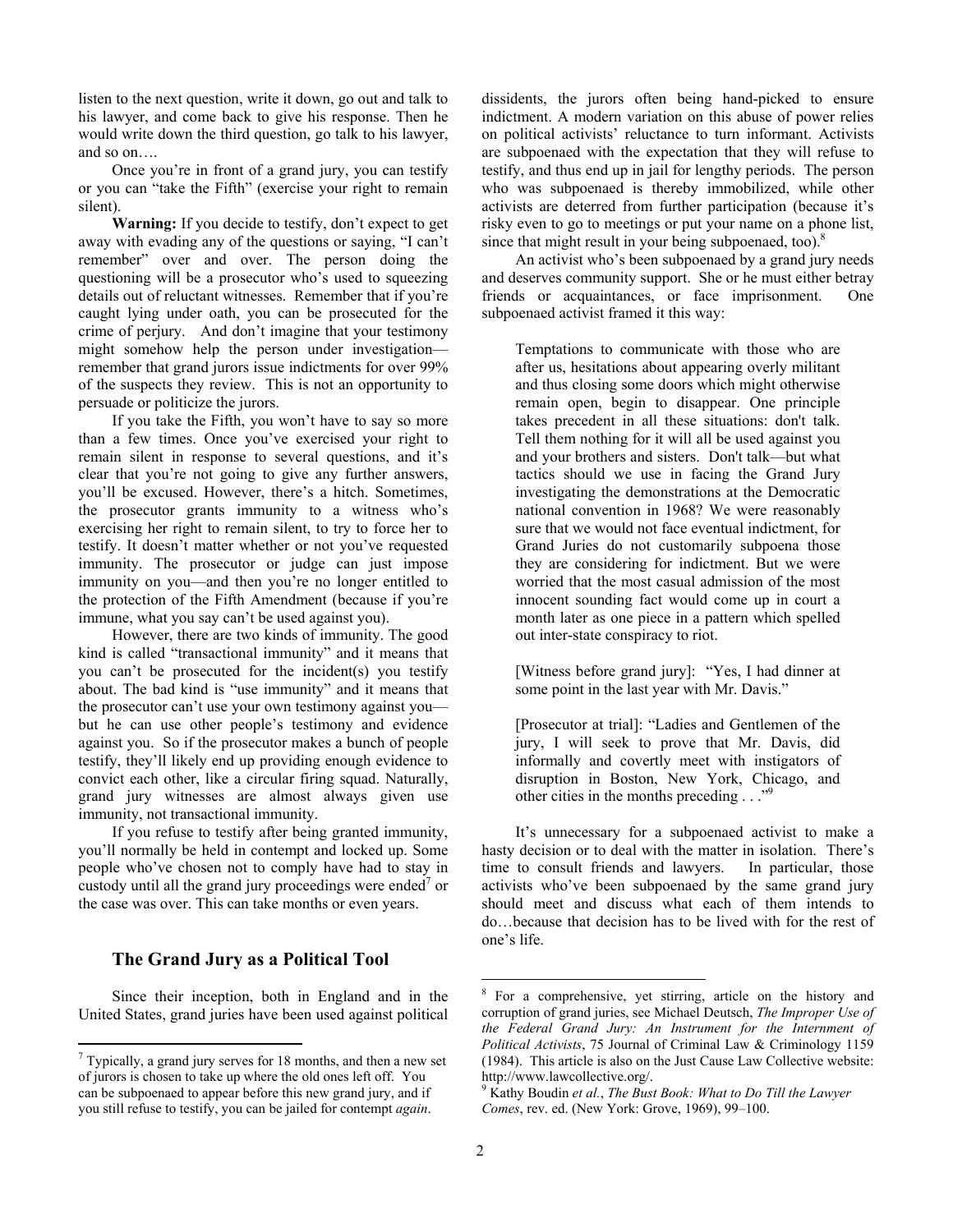# **United States District Court**

| Eastern            | <b>DISTRICT OF</b> | South Virginia                                         |
|--------------------|--------------------|--------------------------------------------------------|
| TO Christine Smith |                    | <b>SUBPOENA TO TESTIFY</b><br><b>BEFORE GRAND JURY</b> |
|                    | SUBPOENA FOR:      |                                                        |
|                    | <b>PERSON</b><br>Χ | DOCUMENT(S) OR OBJECT(S)<br>X <sub>1</sub>             |

 YOU ARE COMMANDED to appear and testify before the Grand Jury of the United States District Court at the place, date, and time specified below.

| <b>PLACE</b>                                              | <b>COURTROOM</b>                     |
|-----------------------------------------------------------|--------------------------------------|
| UNITED STATE DISTRICT COURT                               | GRAND JURY ROOM                      |
| 401 Courthouse Square<br>Iskandaria, South Virginia 20500 | DATE AND TIME<br>4/1/03<br>9:30 A.M. |

YOU ARE ALSO COMMANDED to bring with you the following document(s) or object(s):

See attachment.

 $\Box$  Please see additional information on reverse

 This subpoena shall remain in effect until you are granted leave to depart by the court or by an officer acting on behalf of the court.

| MAGISTRATE JUDGE OR CLERK OF COURT                                       |                                                                             | <b>DATE</b>                               |
|--------------------------------------------------------------------------|-----------------------------------------------------------------------------|-------------------------------------------|
| BARTLEBY T. SCRIVENER, CLERK OF THE COURT                                |                                                                             | March 15, 2003                            |
| (By) Deputy Clerk<br>B. T. Scrivener                                     |                                                                             |                                           |
| This subpoena is issued on application<br>of the United Sates of America | T. JAVERT                                                                   | ATTORNEY'S NAME, ADDRESS and PHONE NUMBER |
| I. JAVERT<br>UNITED STATES ATTORNEY                                      | 400 Courthouse Square<br>Iskandaria, South Virginia 20500<br>(202) 456-1111 |                                           |